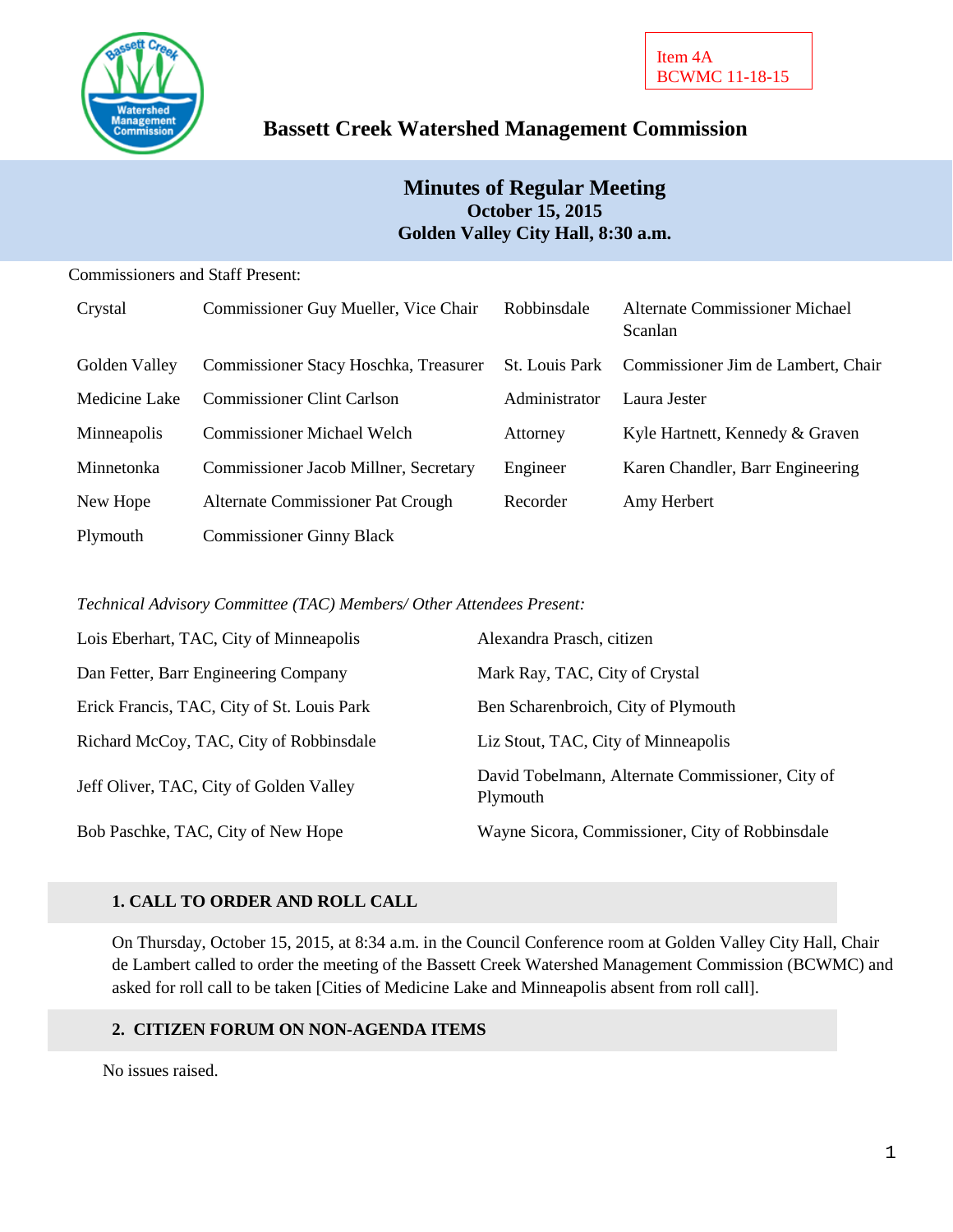#### **3. AGENDA**

Commissioner Mueller moved to approve the agenda as presented. Commissioner Hoschka seconded the motion. Upon a vote, the motion carried 7-0 [Cities of Medicine Lake and Minneapolis absent from vote.]

*[Commissioner Carlson, City of Medicine Lake, arrived].*

#### **4. CONSENT AGENDA**

Alternate Commissioner Scanlan moved to approve the Consent Agenda as presented. Commissioner Black seconded the motion. Upon a vote, the motion carried 8-0 [City of Minneapolis absent from vote].

[The following items were approved as part of the Consent Agenda: the September 17, 2015, BCWMC meeting minutes, the October 2015 financial report, the payment of invoices, Approval to Set Technical Advisory Meeting for November 5, 2015, Approval of City of Minneapolis Reimbursement Request for CR2012 Main Stem Restoration Project, Approval of Residential Project in Golden Valley, Approval of User Agreement with Hennepin County for Use of Pictometry Data.]

The general and construction account balances reported in the Fiscal Year 2015 Financial Report prepared for the October 15, 2015, meeting are as follows:

| <b>Checking Account Balance</b>           | \$580,260.54       |
|-------------------------------------------|--------------------|
| TOTAL GENERAL FUND BALANCE                | \$580,260.54       |
| TOTAL CASH & INVESTMENTS ON-HAND (9/9/15) | \$3,296,350.04     |
| CIP Projects Levied – Budget Remaining    | $(\$3,459,234.37)$ |
| <b>Closed Projects Remaining Balance</b>  | \$162,884.33       |
| 2012-2014 Anticipated Tax Levy Revenue    | \$5,585.36         |
| 2015 Anticipated Tax Levy Revenue         | \$495,084.26       |
| <b>Anticipated Closed Project Balance</b> | \$337,785.29       |

#### **5. BUSINESS**

#### **A. Receive Financial Accounting of Watershed Management Plan Development**

Administrator Jester pointed out that the meeting packet contains a memo and a spreadsheet detailing the financial accounting of the development of the watershed management plan. She reminded the Commission that the process was very involved, and she pointed out that the Commission hadn't originally budgeted for a very involved process but had budgeted for a plan update. Administrator Jester stated that as the plan process proceeded, the BCWMC had a very robust public input process and also the Plan Steering Committee, TAC Committee, and Commission heavily discussed and debated policies as part of the plan process.

*[Commissioner Welch, City of Minneapolis, arrived].*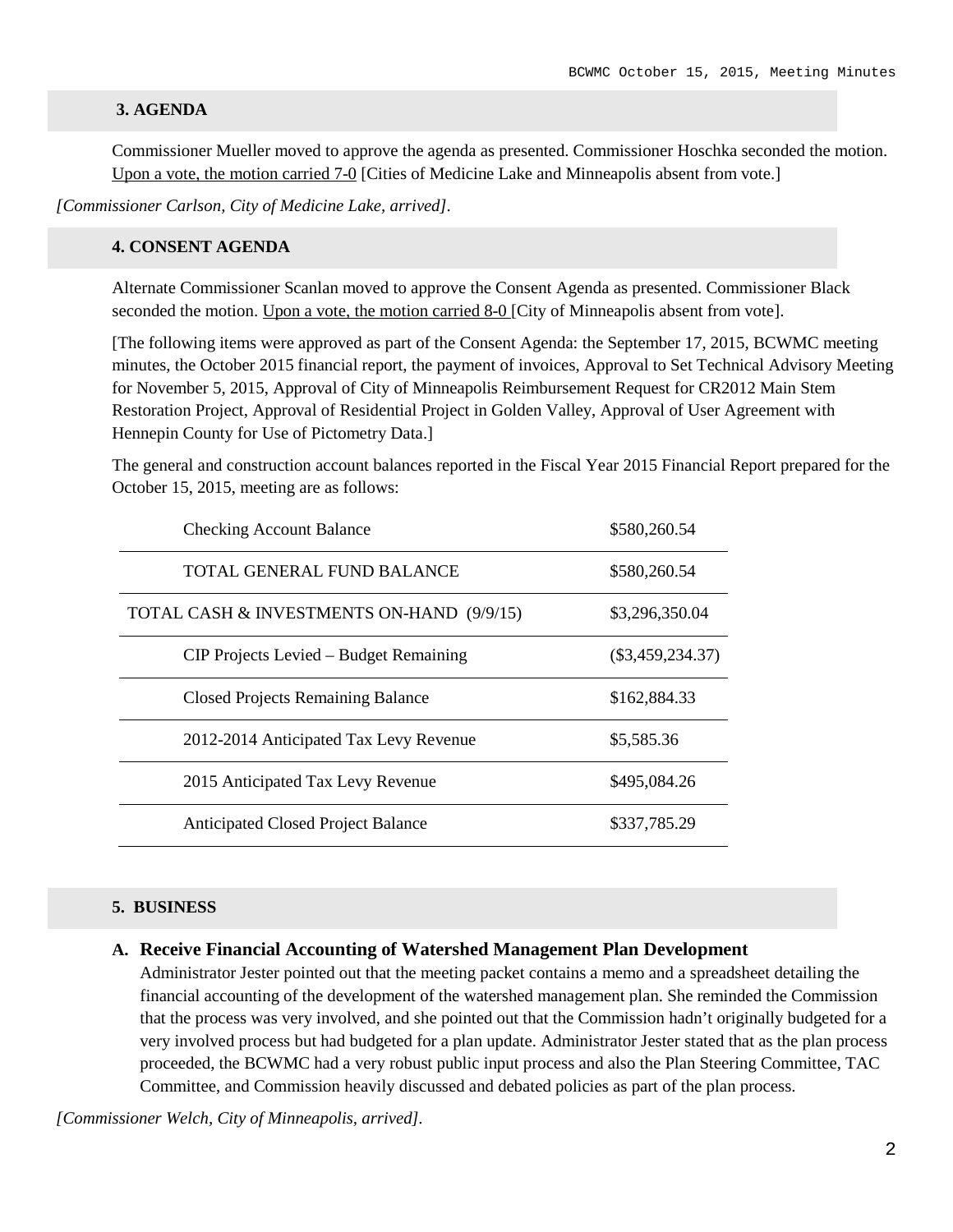Administrator Jester said that the Commission had set its original plan budget in February 2013 at an amount of \$95,485. She said that this budget was set before the Commission understood how complicated the plan discussions were going to be. Administrator Jester reminded the Commission that in subsequent years, the Commission budgeted additional funds for the plan development, for a total plan development budget of \$150,000 over four years. She reported that the Commission spent \$148,120 on plan development over the four years. Administrator Jester noted that the amount spent does not include Administrator Jester's time spent on the plan, which totaled \$21,000.

Several Commissioners offered comments on the plan development process. Chair de Lambert noted the Plan process was good and he thought the total price was fair and in line with outcomes. Commissioner Black remarked that not included in the plan development cost accounting is the XP-SWMM and P8 model updating, which the Commission did alongside of the plan update and which she considers as part of the plan development process. She said that the cost of the XP-SWMM and P8 model updates brings the cost of the plan update much higher. Commissioner Black said that the models are good tools but will need maintenance that should be budgeted in future years along with other long-term costs to the Commission.

### **B. Consider Ordering Feasibility Study for Bassett Creek Main Stem Restoration Project, Minneapolis (2017CR-M)**

Administrator Jester reminded the Commission that at its September meeting it reviewed a proposal for a feasibility study for the Main Stem project in Minneapolis. She said that at that time the City of Minneapolis was proposing to do the feasibility study and the Commission had a motion on the floor to proceed with parts of that feasibility study and that motion is still on the table. Administrator Jester announced that in the time since last month's meeting, the City of Minneapolis has requested that the Commission do the feasibility study rather than entering into an agreement for the City to perform the study. She noted that this is the process that the Commission is following for the Plymouth Creek feasibility study.

Administrator Jester said that the proposal has been revised since the last meeting and also has been revised since the version included in the meeting packet, which is why a new proposal was emailed to the Commission last night and distributed at the meeting.

Engineer Chandler introduced Dan Fetter from Barr Engineering Company and said that he is very familiar with Phase 2 work and can provide more information on that proposed work. Engineer Chandler highlighted the changes in the most recent proposal, including that the changes resulted in changes to the proposed cost and proposed schedule. She said that the first change addresses the concern that the Commission needs to obtain not only access to private property in order to gather soil samples but also needs to obtain indemnification from the property owners. Engineer Chandler said that the second change is that the proposal now includes the step of sending the Minnesota Pollution Control Agency (MPCA) the Phase 2 work plan and asking for MPCA approval of the work plan, after the work plan comes to the Commission, likely at the Commission's December meeting. She said that the third change adds a consideration of naturalizing creek sections that have invasive species and including this work in the feasibility study's prioritization list. Engineer Chandler said that the additional scope increased the estimated cost by \$8,500, so the estimated total cost of the study is \$95,300 for all three reaches.

There was a short discussion on whether or not contamination would be found. Commissioner Hoschka said that it would be valuable to know what lessons were learned from the City's previous work in this project area. Commissioner Black was glad to see additional soil investigation work proposed. Mr. Fetter talked about the MPCA's newest guidelines regarding what can be labeled clean soils, and he explained that the purpose of the Phase 2 investigation is to examine soils that would be removed from the site.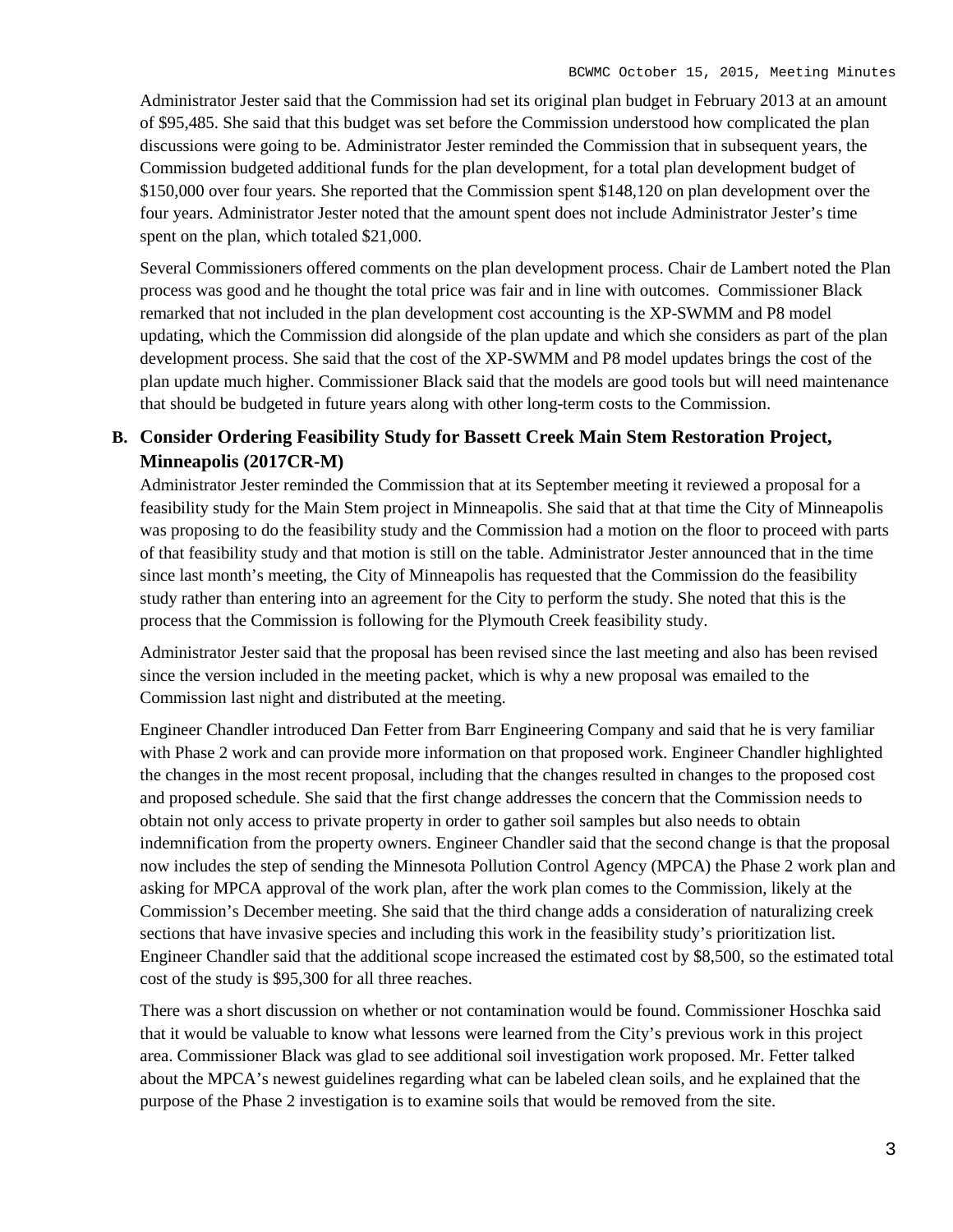Commissioner Welch stated that residents and stakeholders are already asking about the project, including the hope for significant changes to the valley and stream remeandering. He noted that while those are good plans that they would most likely come with significant redevelopment in the area and are out of the scope of this project. He recommended that the Commission do restoration without getting into areas in which the project would require a lot of soil export, which is really expensive. Commissioner Welch said that an important project component will be managing expectations of the residents due to the limited scope of the project.

Commissioner Black said that she assumes an option explored in the feasibility study would be the option of not removing contaminated soils and she would be interested in seeing that option. She said she would be interested in exploring options for dealing with contaminated soils onsite, such as using composting to remediate metals.

Ms. Eberhart said that in project sites like this where the soils are composed of a lot of fill, instead of touching all of the soil with soil borings, one can also work with the MPCA on what is called a response action plan. She said that with the response action plan, if something during the construction phase is discovered that could be contamination, the action is already laid out in the response action plan. She said it is good to do borings in key strategic locations.

Chair de Lambert asked if he is correct in assuming that it is likely that the project will take part in the Voluntary Investigation Cleanup program (VIC). Ms. Eberhart said that the private property owner would need to be the VIC applicant. Mr. Fetter said that the VIC program could be a project component. He said that if the Commission proposes to get access to another person's property and do investigations and clean up actions, the Commission could seek technical review through the VIC program, which would give the Commission the comfort that the VIC program is in agreement with the Commission's proposed approach. Mr. Fetter said that doing the Phase 1 and Phase 2 review in the feasibility study phase positions the Commission to move to the response action plan that Ms. Eberhart mentioned and to be able to apply for grants to assist in the cost of clean-up. Mr. Fetter noted that collecting the samples also would reveal if there are areas the project should avoid.

Commissioner Welch moved to remove the motion from last month from the table. Alternate Commissioner Scanlan seconded the motion. Upon a vote, the motion carried 9-0.

Chair de Lambert called for a vote on the motion made by Alternate Commissioner Scanlan at last month's meeting [*the motion was to approve going forward with the feasibility study for Reach 1, Cedar Lake Road to Irving Avenue, as identified in the proposal and to include proposed Reach 2, Irving Avenue to the entrance to the Old Bassett Creek Tunnel.]* Upon a vote, the motion failed 0-9.

Commissioner Black moved to approve staff recommendations 1, 2, and 3 in the October 14, 2015, Engineer Memo. Commissioner Welch seconded the motion. Upon a vote, the motion carried 9-0.

#### **C. Receive Update on XP-SWMM Phase II Project**

Engineer Chandler said that the update in the meeting packet is an update on the 2015 scope of the development of the model for Plymouth Creek and Medicine Lake watersheds. Engineer Chandler thanked the member cities for all of the assistance they have provided on this model update. Engineer Chandler said that for the 2015 portion of the project, just under \$42,000 has been spent out of the \$103,000 budgeted.

Engineer Chandler reported that the DNR has offered the Commission a grant for \$93,000 from the Flood Damage Reduction Grant fund for work on this project in 2016. She added that there is a plan to revisit the grant program in 2016 to see if additional funds are available.

Commissioner Black moved to adopt the resolution presented at the meeting authorizing the Commission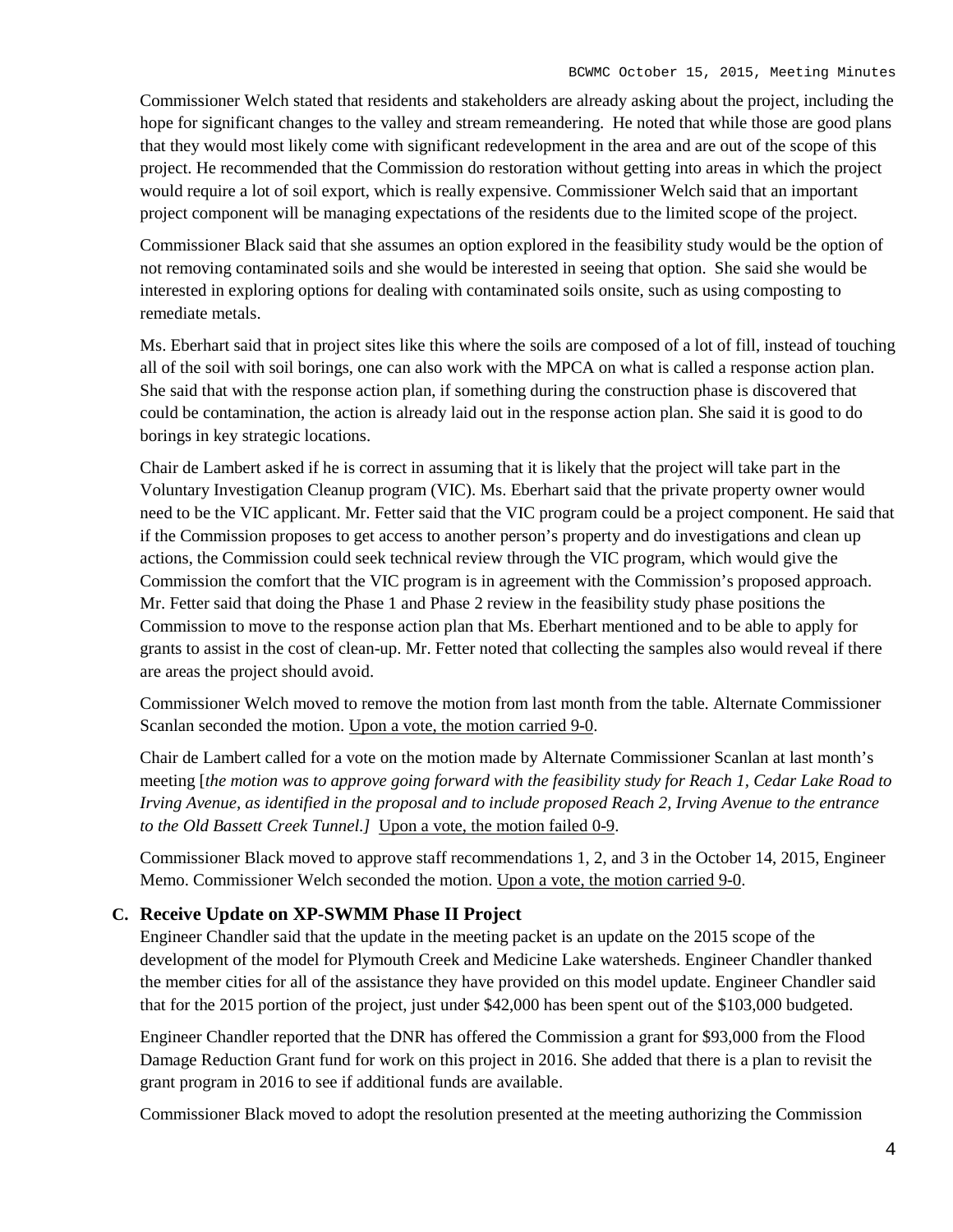Administrator to apply for funding and execute agreements, needed to accept the \$93,000 from the Department of Natural Resources. Commissioner Millner seconded the motion. Upon a vote, the motion carried 9-0.

#### **D. Receive Update on Feasibility Study for 2017 Plymouth Creek Restoration Project (2017CR-P)**

Administrator Jester reported that staff is well underway with the feasibility study for the Plymouth Creek Restoration project. Administrator Jester listed what has been completed to date (and noted this information is included in the Administrator's memo in the meeting materials), and she reported that the cultural and resources review has been initiated and staff has begun to develop concepts that will be presented to stakeholders. Administrator Jester stated that she has been working on getting public input and in the meeting packet is a letter that went out earlier this week to landowners in the vicinity of the project. She announced that the Commission is holding a public open house and input meeting on October 26 between 7:00-8:30 p.m. at Plymouth City Hall. She talked about the resources that will be available at the public open house, and she noted where the open house notices have been posted and published. Administrator Jester announced that there will be a technical stakeholder meeting on this project at 1:00 p.m. on October 26 at Plymouth Creek Park.

Engineer Chandler reported on the project timeline. Commissioner Welch remarked that the project web pages for both this project and the Main Stem Restoration project should go up on the Commission's website as soon as possible.

#### **E. Receive Update on Website Redesign Project**

Administrator Jester reported that HDR continues its work on the redesign and plans to meet the project deadline of the end of November. She announced that there are a lot of documents posted on the Commission's current website that need to be moved to the new site. She explained that HDR is saying that moving all of the content over to the new site would be out of the budget for the project and that it would be an additional 50 hours of work on top of the original estimate. Administrator Jester said that she will communicate with HDR about this information because the Commission's RFP included that a component of the project is that all of the current content would be moved to the new site and this task was included in HDR's approved project proposal. She said that if in the case that HDR doesn't move all of the content over under the current contract for services, she would like Commission direction on how she can get the work done. Administrator Jester offered ideas such as paying a high school student. The Commission offered ideas such as using an intern and using temporary staff.

Commissioner Welch moved to authorize the Administrator to spend up to \$2,000 from the website budget for technical administration of the website transfer. Commissioner Millner seconded the motion. Commissioner Mueller recommended that the Administrator prepare a memo to the Commission that documents the objective selection of the technical resource. Commissioner Black suggested that Administrator Jester include this information in the Administrator's memo instead of in a separate memo. Upon a vote, the motion carried 9-0.

# **F. Consider Administrator Request to Attend Minnesota Association of Watershed District's Annual Conference**

Administrator Jester described her attendance at last year's Minnesota Association of Watershed District (MAWD) conference and requested approval from the Commission to attend this year's conference on the Commission's behalf. She said that there is a pre-conference workshop she would like to attend as well and she is requesting funds not to exceed \$545 to attend the conference. Administrator Jester said that this amount fits into her 2015 administrator budget. Commissioner Welch moved to approve the request. Commissioner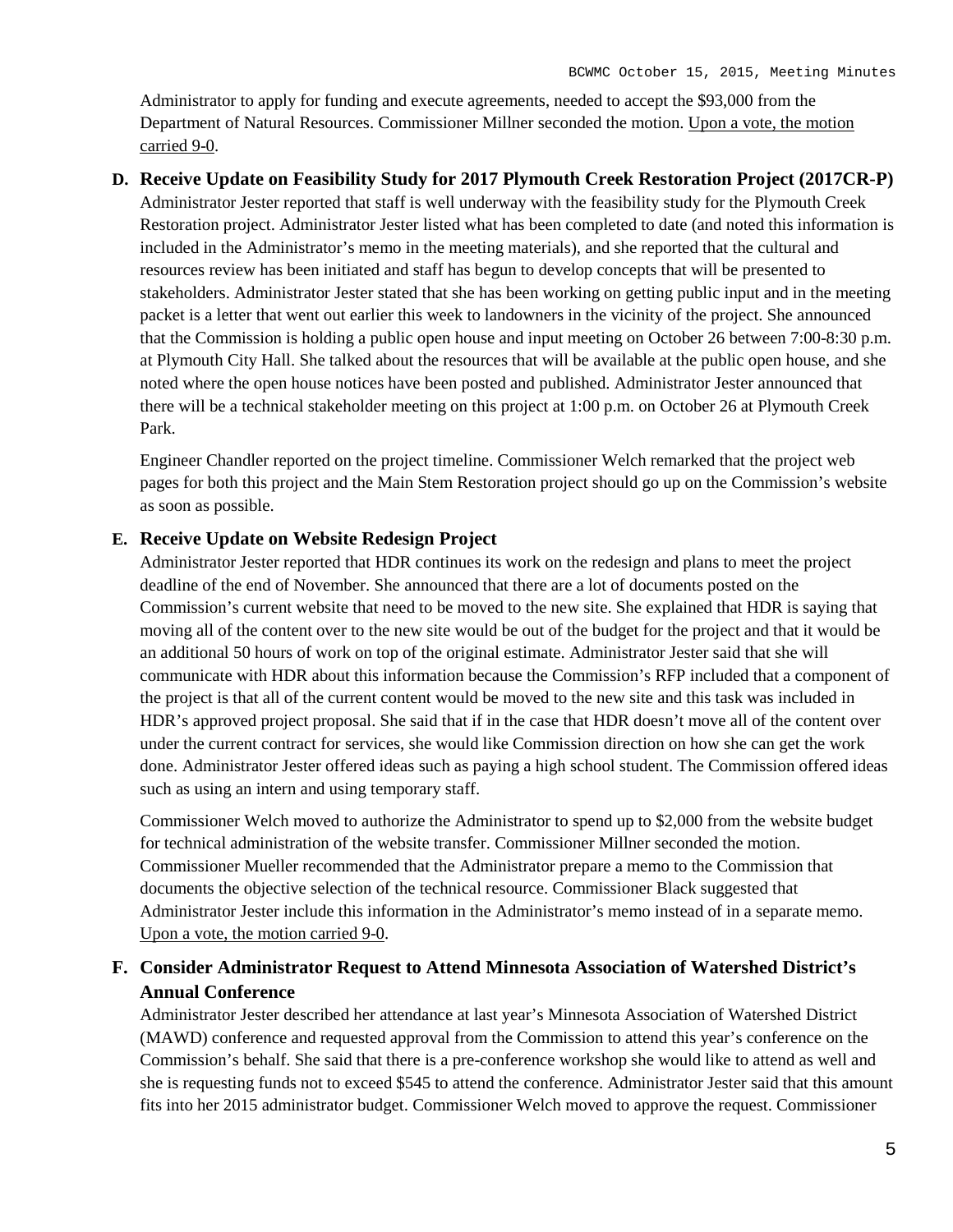Mueller seconded the motion. Upon a vote, the motion carried 9-0.

#### **6. COMMUNICATIONS**

#### **A. Administrator:**

- **i.** Administrator Jester reminded the Commission that its November meeting will be held on the Wednesday the day before the third Thursday of the month (November  $18<sup>th</sup>$ )
- **ii.** Administrator Jester gave an overview of NEMO's winter maintenance workshop held last week in Minnetonka.
- **iii.** Administrator Jester reported that she has started communications with the Metropolitan Council regarding the Commission's request that the SWLRT reimburse the Commission's expenses on the project.
- **iv.** Administrator Jester announced that this meeting room at Golden Valley City Hall will not be available from December – April, and she asked for suggestions for other meeting space. Administrator Jester took down the suggestions and said that she will follow up.

#### **B. Chair:**

**i.** Chair de Lambert reported that he attended last week's Water Resources Conference, and he provided an update.

#### **C. Commissioners:**

- **i.** Commissioner Mueller provided an update on last week's Water Resources Conference.
- **ii.** Commissioner Hoschka provided an update on the Water Resources Conference and particularly the session on chloride and the concern about chloride entering ground water.
- iii. Commissioner Sicora provided an update on the Water Resources Conference and noted that both he and Alternate Commissioner Goddard are on the conference's planning committee.
- **iv.** Commissioner Welch reported on the Golden Valley Arts and Music Festival.
- **v.** Alternate Commissioner Scanlan reported on the Water Resources Conference and in particular the session on the Wirth Lake delisting.
- **D. TAC Members:** No TAC Communications
- **E. Committees:** No Committee Communications
- **F. Legal Counsel:** No Legal Communications
- **G. Engineer:**
	- **i.** Engineer Chandler announced that the annual flood control project inspection happens this week and the member cities have been notified.

# **7. INFORMATION ONLY (Available at http://www.bassettcreekwmo.org/Meetings/2015/2015- October/2015OctoberMeetingPacket.htm)**

- A. CIP Project Update Chart
- B. Grant Tracking Summary and Spreadsheet